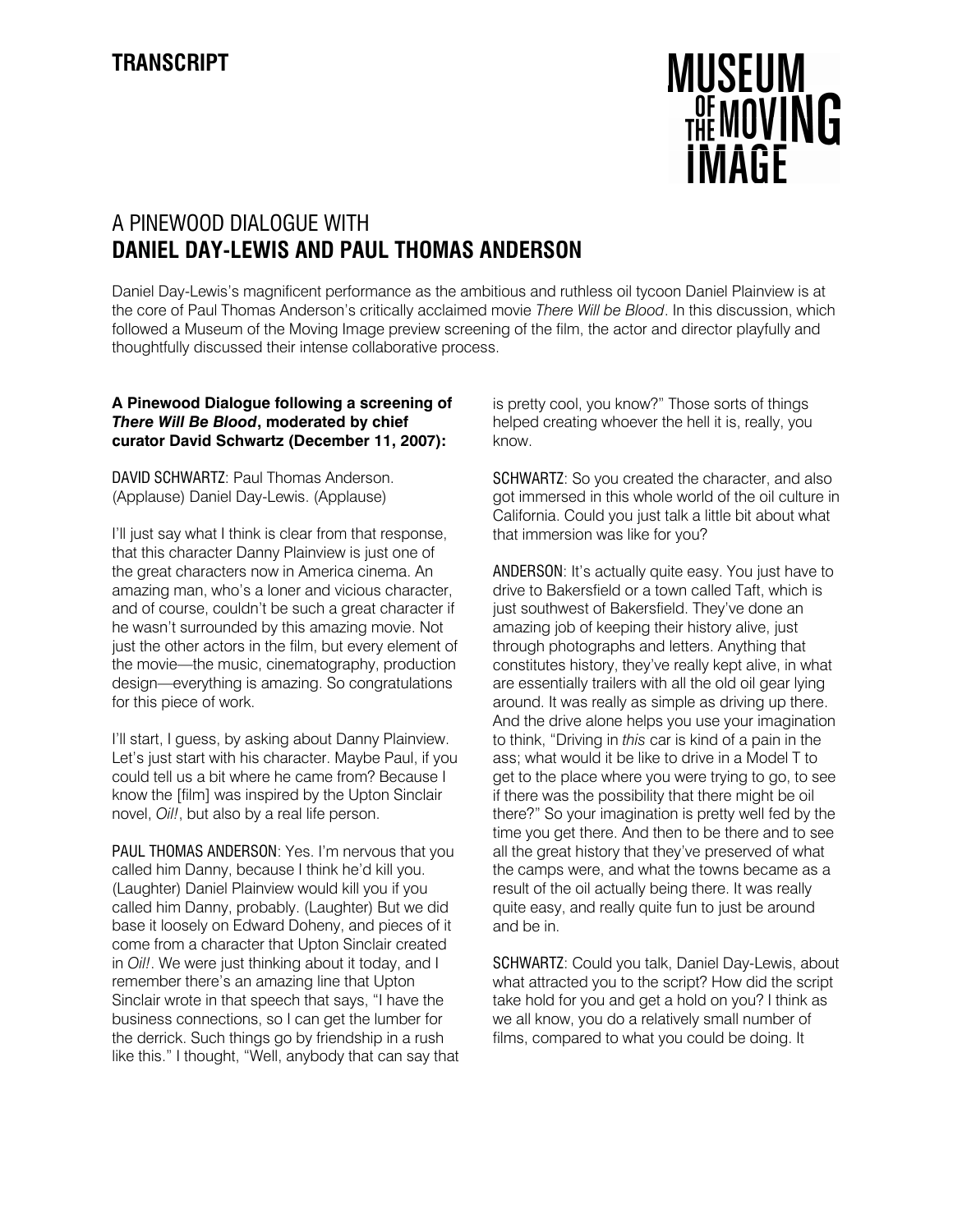seems like it has to be a special choice, when you decide to make a film.

DANIEL DAY-LEWIS: Well, Paul came to me in the form of the script for *There Will Be Blood*, and I felt immediately drawn into the orbit of a world that I knew nothing about. It seemed mysterious and intriguing, and I thought to myself, "God help me, I'm going to have to do this thing." And that was it. The bag was packed. You know, I sort of went through some sort of coy period of courtship of Paul, you know, where we met and flirted and had numerous breakfasts together and so on. (Laughter) But really, there was no avoiding this extraordinary possibility that Paul had laid before me. So it came to me in that form.

I don't know, I wouldn't even want to try and describe—for myself or anyone else—what it was about that story, but it was in the essence of the way in which Paul has created the world, even on paper in the script. It's very, very unusual to come across real writing, and writing that comes from a place where somebody has imagined themselves into a world, has seen that world through the eyes of the characters that they're creating. I was lost, that was it.

SCHWARTZ: Did you talk much in advance about what the whole production process would be? Living, basically being based in this ranch in Marfa, Texas for so long. I mean, do you need to know a lot about how the film's actually going to be made before you decide to go ahead with it?

DAY-LEWIS: Well, happily, there's like—you know, with the irrevocable sense of something that can't be avoided, there's a kind of anaesthetic comes with it. You can't begin to imagine what it's actually going to involve. If you could imagine that thing, you'd definitely not get out of bed. So, no; I think we knew without talking about it that it was going to be a demanding time. But the demands are the things—you know, the joy is in confronting those obstacles every day. You know, Paul created the playground that we were going to work on, and so for all that it sometimes perhaps stretched us to our limits, it was a time of great joy, just in the playing of the game.

SCHWARTZ: You know, one thing I love about the character is that he's both incredibly taciturnDaniel, I'll call him now, Plainview—and charming. He's able to sort of do both. He's got this sort of— I'll call it Irish charm, because I did think of John Houston's voice when I was watching the film—but the sort of tight-lipped toughness that we associate with certain American characters. So could you maybe talk about how you kind of built the voice and the characterization?

DAY-LEWIS: Well, it's hard to recreate something, the idea of something. For my own sake (and it may just be that I need to kid myself in that respect, as well as in many others connected with the work) but I don't dismember. You know, confronted with a life that you can't conceive of—and that's how it always begin—I'm more often than not intrigued by a life that seems utterly exotic and mysterious to me, so… But I don't try to dismember that into its separate parts. That would lead me off course very quickly.

You know, we had a long time to work on it, and during the course of that time, as far as possible, I try to allow that life, whatever it's going to be, to reveal itself. Of course, there are things that have to be, things that need to be understood in connection with the period that we're working with, the society of that period, that particular group working within the society, the skills you might need to learn—although, in fact, digging a hole in the ground, I mean pretty much anyone can do that! (Laughs) You choose to borrow another person's life, and like a child, that's what you do, and as far as possible, it needs to gradually appear to you in its entirety, rather than in its separate bits and pieces.

SCHWARTZ: I want to ask you both about the opening scene, because that seems like such a microcosm of the film. The ambition and physicality and loneliness of the character—so much is expressed. It's a classic. I mean, I don't know how many minutes that sequence is, but it's a classic sequence. I also had heard that you shot the film somewhat in sequence. But could you maybe each talk about what filming that beginning was like?

ANDERSON: Well, my memory of it is that we filmed the beginning at the beginning. I can remember the excitement of going to work on the first day, and being at the bottom of a fifty-foot mine shaft. There was an entrance vertically and an entrance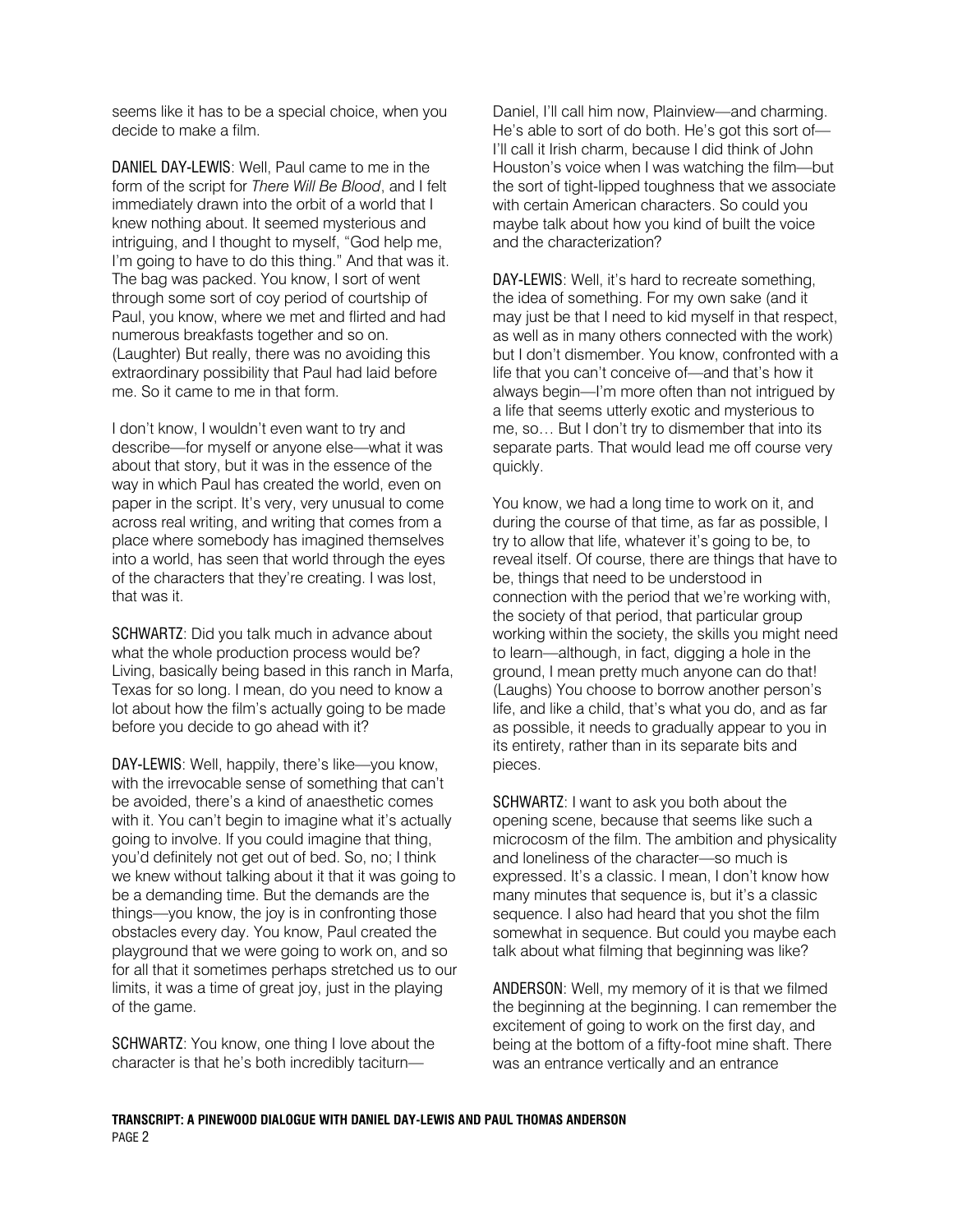horizontally. It was all so simple for the first couple hours, because it was just Daniel hacking away. And then things started to have to fall, and he started to have to fall. And then he did really fall, and he broke his rib. And then I thought, "Well, alright, now we're making the movie." (Laughter) It's probably not a movie until Daniel breaks a rib or two, you know? (Laughter)

DAY-LEWIS: The first assistant offered me a banana at that point. (Laughter) I'm not quite sure what medicinal effect he expected that to have.

SCHWARTZ: So you've done eleven movies, because that's how many ribs you have, I guess. (Laughter) What about playing a character—I had mentioned this loneliness aspect—he is such a loner, and every time you're in a scene with another person, you're trying to charm them or win them over or deceive them somehow. What is that like?

DAY-LEWIS: Well, going back to your question before, certainly one of the things that drew me so quickly into the story that Paul wanted to tell was, as I turned page after page after page, I thought, "How long can he keep this going for?" And it's described in such beautiful detail. In fact, that sequence before you hear Plainview speaking was a much longer sequence in the script; indeed, we shot a much longer sequence—which finally, the entire film couldn't hold—but we shot a much longer sequence of that, and there was something so beautiful to me about the idea of revealing a character. Everything you needed to know about that man, about the savagery of his existence at that time in his life, you discovered without any single person saying a word. I thought that was quite wonderful.

Yes, as you quite rightly said, the solitary nature of what he's doing—which of course, you know, these men who lived like animals in holes in the ground then necessarily had to become showmen and salesmen, and develop a silver tongue to sell themselves; the idea of what they were doing to these poor hapless families that were going to empty their pockets into the coffers of some impossible dream. The idea of that loneliness somehow still, that isolation, the sense of being somehow outside of humanity remaining throughout the whole experience, even when you have to deal with humanity; and in his case,

Plainview always sees the very worst of people. He looks for it, and he finds it—as we all tend to look for and find the thing that we're looking for. So that transition from the solitary nature of his work into the showman was very interesting as well.

SCHWARTZ: This film, I mean to me, seems to be so much about what America has always been all about and sort of what it still is today, in a kind of messed up way. Do you latch onto anything like that; an idea about American movies, American cinema, or about America itself?

DAY-LEWIS: Not at all, no—because that's not part of my job. You know, I could think about it now, and maybe go off on some riff about it. But my work is—Paul's work is very different, as far as, to whatever extent as a writer, he gouges into his own subconscious; as a director, he has to oversee the entire workings of the thing that's going on around him. But my job is a much… I have a much narrower focus, and it's vital that I don't objectify the story in that way, think about it in any broader terms than the very specific thing that's set before us.

SCHWARTZ: So can you just respond to that, in terms of what you're thinking about when you're…?

ANDERSON: Yes, it's not part of my job, either. (Laughter)

SCHWARTZ: Okay, good! You—in the recent *New York Times* Magazine piece—laid this big clue, I thought, by talking about *The Treasure of Sierra Madre*, and what that film meant to you; I believe you said you watch it every night or turn it on every night. Could you say anything about how that film might have inspired you or related to this?

ANDERSON: Sure. You know, even before we started filming the movie, people were sick of hearing me go on about it. I know they're *really* sick of me talking about it now.

I knew that film just because everybody knows it, and I'd seen it and loved it. But in the middle of struggling with writing, at some point early on, I remember just coming across it and feeling like, "Wow; thank God I came across this, because that really helps." It really helps to see how economical and raw storytelling could help us—could help me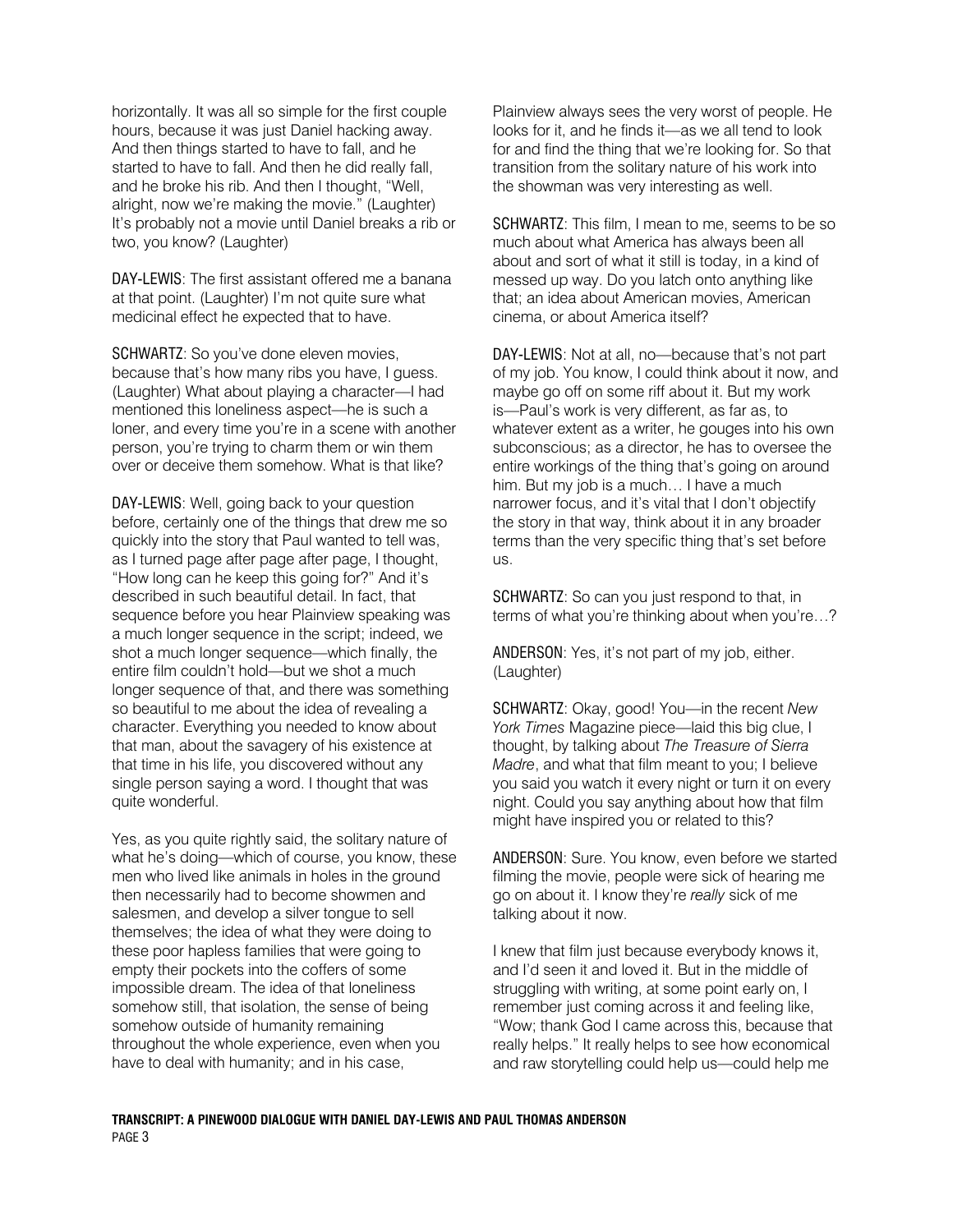try to tell whatever was happening with the story that I was trying to write. *The Treasure of Sierra Madre* is just mad, it's great—because it's really just watching someone go slowly insane, over ninety minutes—and what could be better? (Laughter) But really going the way; not faking it. Not getting halfway or three-quarters of the way and copping out. I mean, really going through to the fucking end and saying, "This is it."

To see that in a film, or see that from these filmmakers, is encouraging. You say, "Shit. You know; okay. That's good." But more or less, too, is that when I look at it, it's an adventure film or it's an action film—but it's really just a play. It's really just these three guys at each other. It's just dialogue and the three of them desperate, and ambitious, and jealous, and greedy, and all those things. It's a play between the three of them, but because of the setting and everything else, it's really an adventure film, an action film. I thought, "Fuck, alright, that's good, you know?" And really, more that anything else, it was a way to figure out how to economically tell a story, because I knew that to try to tell the story, we weren't going to have that much money to do it. So it was, "How to do kind of an epic story, but in a small way, with a few settings?" I could go on and on about *The Treasure of Sierra Madre*… Daniel is so fucking sick of hearing me talk about *The Treasure of Sierra Madre*! (Laughter)

## DAY-LEWIS: Oh, God!

SCHWARTZ: One aspect of your filmmaking process that I've read that you're very involved in (and it's similar to Robert De Niro, who's another actor who really works a lot with the costume designer) deals a lot with costume as a way of finding character. Is that true? Is that an important part of the process, the choices? It seems like the choices of the hat you wear, every little thing seems to be expressive here.

DAY-LEWIS: Well, it important, but it can only be important in the *right* way, if it happens at the right time. In other words, if you have begun to understand the world—or at least to believe that you understand that world that you're creating through the eyes of this other life—then you begin to look at clothes in a different way. You try and imagine the vanity; you try and feel the vanity of that particular man.

We all present ourselves. We choose. Look at people in the street. You know, you see fellows with a certain amount of dignity walking down the street with shopping bags, which slightly reduces that dignity. (Laughter) You can't quite pinpoint why, but you sort of imagine the man who commands the attention of millions and has a checkbook the size of the telephone directory at his disposal, and you imagine him standing in front of a mirror deciding between this pair of underpants or that pair of underpants, and the hat, and the coat. Every single one amongst us makes these decisions about the way in which we choose to present ourselves. In that context, yes, the clothes then become very important. Why would I choose this pair of boots, as opposed to that? So yes, then it becomes interesting; yes.

SCHWARTZ: Okay, let's open it up, and I'll repeat questions so people can hear. (Repeats audience question) Okay; the child who plays your adopted son; I guess [what was] the process of working with him, Paul—casting him and working with him?

ANDERSON: The simplest answer is that he's naturally gifted, quite honestly. It really begins and ends with that, because I know Daniel probably thought he had to do some explaining to Dillon [Freasier] about some of the nastier scenes. Dillon didn't need that. Dillon looked at us like, "I get this. I got this from the second you guys started talking to me about it." Just a natural gift that he has—not really as an actor, but as a person, I think. He's a young man. He's an old man trapped in a young man's body. He was ten when we made it... no, he was nine, turning ten, so ten, mostly, while we were filming it. He's from a town called Fort Davis, in Texas... It's hard to describe him. I mean, you saw it; that's him. I remember there was a scene that was written, perhaps it called for him to cry, or become emotional, or something like that—and he wasn't having any of it. I mean, it didn't make sense to him, and it didn't make sense to him. He wouldn't do it. He just… You know, I said, "Well, what would you do?" He said, "I'd get angry; I'd give him a stink eye." So alright, that's it then, you know? Give him the stink eye.

There's a great moment where you've written something and you have to hand it off to somebody and you hope… you know, it's their job now. Dillon took charge of his role and contributed things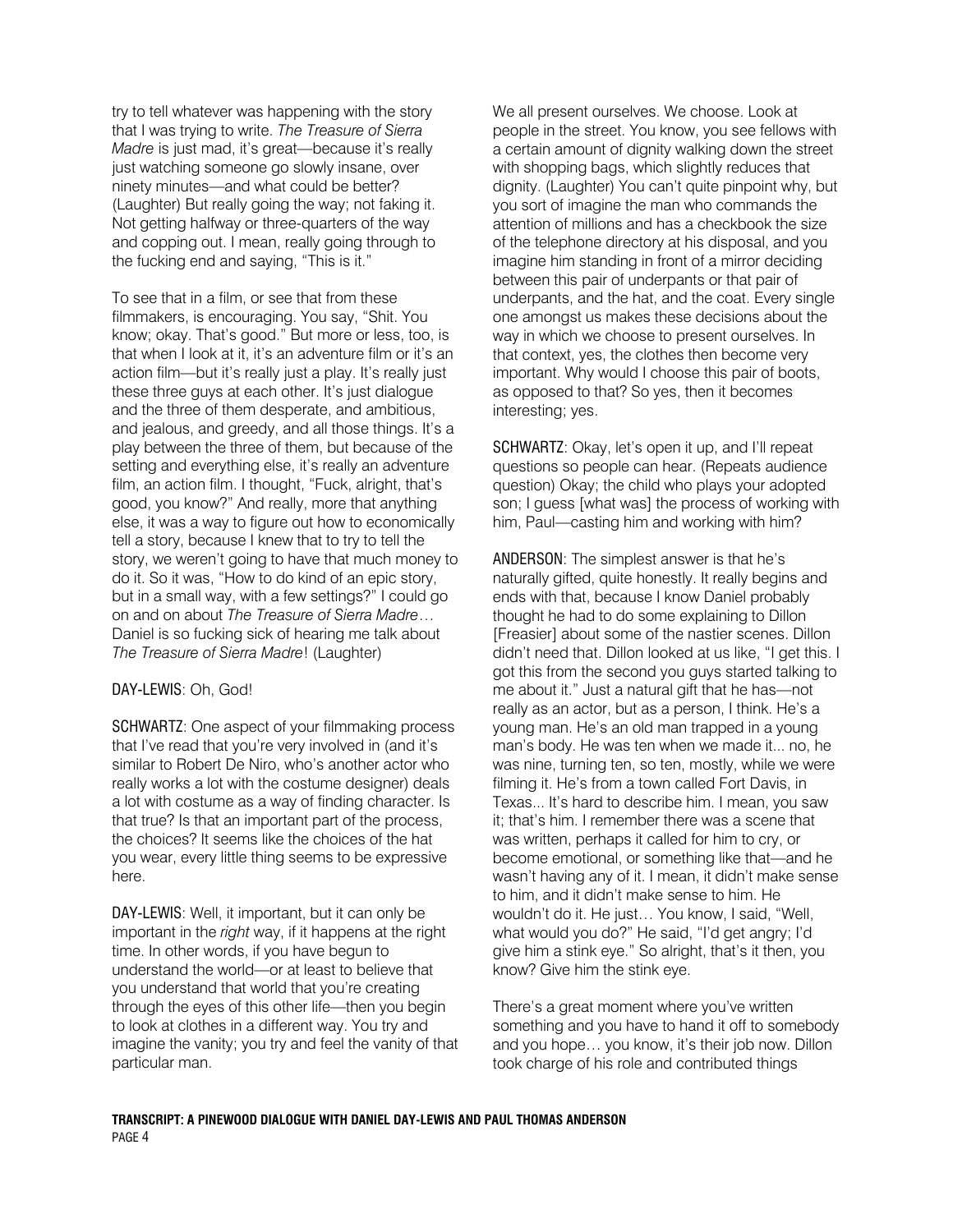constantly—ideas and his point of view—on it. We didn't guide him through it and paint by numbers— "Stand here…"—at all. I mean, it was very quick. Within a few a days, he was, "This is what I would do." He was being himself, and he was being this character, and he was applying both of the things constantly, and he was a natural. I can't tell you, it was every second. The days that he wasn't there, there was a gaping hole. We were just all miserable and waiting, whatever, two days, until he would come back. (Laughter) Looking at each other like, "Ah, fuck, let's just get Dillon back, you know?" (Laughter)

SCHWARTZ: Do you want to add to that?

DAY-LEWIS: That's it. (Laughter)

SCHWARTZ: Okay, right here. (Repeats audience question) Well, I guess the question is that this script has less dialogue than previous scripts, and I guess the question is whether that had to do, somehow, with the adaptation process? Was there anything specific in terms of how you approached dialogue?

ANDERSON: Ironically, most of the quiet scenes are scenes Like the scenes at the beginning are—I wouldn't say that they're original, but they're kind of based on stories of the period; they're based on Edward Doheny's first discovery of oil in downtown Los Angeles, you know? Different mining experiences and accidents that I've read about... That stuff took care of itself, because I just couldn't imagine what they'd be saying to each other, even… I mean, Daniel's alone, so he's not going to talk to himself, and even those guys out there, you just can't imagine them [saying], "Hey, look at how much oil we got!" you know? (Laughter) "We're going to need more buckets!" or something like that, you know? (Laughter) Most of the scenes that come from the book were really dialogue scenes, actually. The real estate scene, the dinner table scene more or less, is very similar. That opening speech, that's pretty straight from the book.

SCHWARTZ: (Repeats audience question) [Is there] anything you could say about the pacing of the film, a film that moves around through so many different periods in time?

ANDERSON: Well, a lot of it has to do with Dylan Tichenor, who's the editor of the film. We cut the movie in New York, ironically enough… and I think it really helped us, actually. It was great to go from West Texas and the middle of nowhere, and edit the movie in New York City. It was so strange. You know, all these quiet scenes and everything, and all you could hear was horns outside honking, and fucking steel, and metal, and everything else. I don't know, but I think it was good. It actually helped us pace the movie faster. (Laughs) Every Wednesday night, we would have steak and vodka night—where it was just steak and vodka; we'd have no sides—and we said, "This is what the movie should be, steak and vodka." (Laughter) So I hope that answers your question.

SCHWARTZ: (Repeats audience question) Okay; well, Paul Dano, amazing casting; but the decision to cast him as both brothers ?

ANDERSON: Well, it was a decision that happened. We'd begun shooting the film, and we'd done some rearranging with the cast. We'd had Paul playing Paul Sunday originally, and the idea came—just through a series of events, where we just thought, we just all sort of decided, you know—we should have Paul play this part, but not replace him. Any chance to do a Cain and Abel, I think, we were like, "Alright, well, let's try to do that." But we brought Paul in to play Eli on very short notice, which I think was a blessing for him. The way you hear him talk about it, he was just like, "Thank God I didn't have any time to think about it. I just had to jump in and do it."

(Responds to audience question) He's talking about [the] scene—there's a campfire scene. We put it on this website that we were, like, the horrible purveyors of, really lazy—and we just didn't need it. We didn't need the scene. But it was really good, and we wanted to just find a home for it, and we put it up there. (Laughs) Honestly, quite honestly, we didn't need it... or Dylan thought we didn't need it. I probably thought we needed it for a long time, and Dylan won that battle.

SCHWARTZ: I wanted to ask you something about the father/son relationship; it was just triggered by talking about this young actor who plays your son. I just wanted to know what playing those scenes were like for you, in terms of… The father/son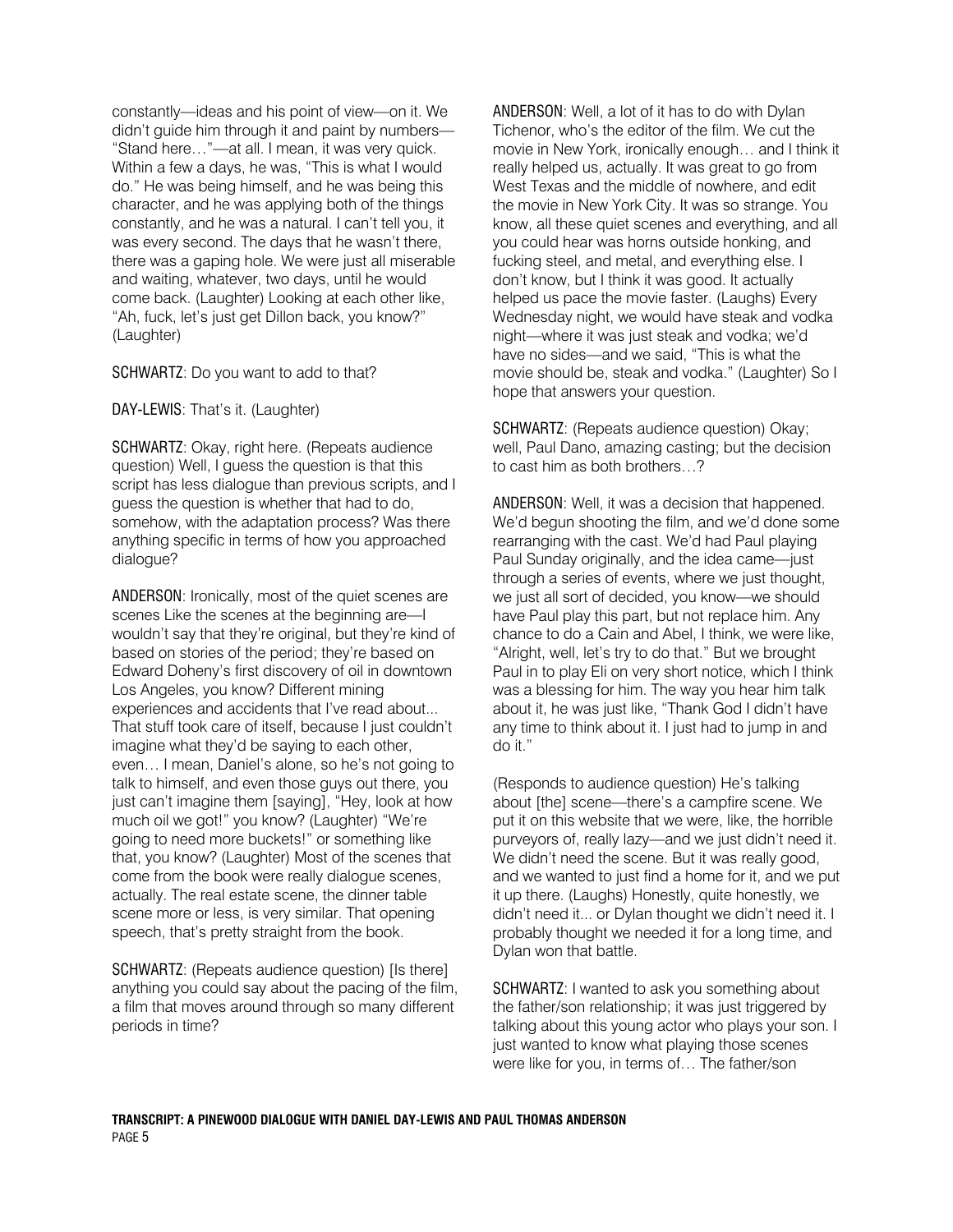relationships are so important, and [the question of] whether the father actually loves his son, or what he feels like. In that restaurant scene… there are some very chilling scenes and fascinating scenes, and I'm just wondering what that side of the relationship was like for you.

DAY-LEWIS: Before we actually got to start shooting the film, I already felt very close to Dillon Freasier, and we spent a lot of time together and I was very fond of him. He's a just a wonderful young man, and I began to worry a little bit about what his experience would be when the story began to unfold. So I talked to him—Paul mentioned it—you know, I talked to him one day and said, "Look, you know, I'm going to speak to you harshly sometimes and I'm going to treat you roughly sometimes." And he looked at me like I was completely insane.

Plainview's relationship with his son, or his adopted son, is that of a man who has elevated a junior partner into a senior position and feels, you know, both affection and responsibility for him, but nonetheless, expects him to be able to come to work every day and do his job. Plainview, there's no part of him that understands what the responsibility is of a parent, and he's not so consciously cynical as to see—except perhaps at the end, when he's had time to ruminate upon his life and look back upon it—to see that this young man was a cute face to buy land. That, in effect, was part of the attraction. You know, he understood pretty quickly that it was no bad thing to have this appendage with him. There was real love, real affection; but nonetheless, he regarded this unnaturally mature child as a partner, as a working partner in his life.

The minute that he began to malfunction, he had no way of dealing with that. He had no understanding of how to deal with this very central figure in his life being—working—at a substandard level. So he kind of cauterizes the wound and excises him, pushes him away—as he tends to do with all figures, as he begins to bring them closer to himself, revealing then as he begins to see the fallibility of another human being, then he cuts them away and gradually separates himself, step by step, from mankind.

SCHWARTZ: And since somebody brought up Paul Dano—and it's such an amazing character, Eli Sunday—if you could talk a little bit about that

relationship, because these two characters are flip side of a coin, in a way.

DAY-LEWIS: Well, they're locked together in clear recognition of each other's fraudulence, really.

SCHWARTZ: (Repeats audience question) Big fan of Jonny Greenwood and his amazing score; could you talk about the process of scoring this?

ANDERSON: I approached Jonny about doing the film, and sent him a script. He'd never read a script before. And so he said, "It's great. It's great… but," he said, "*Catwoman* could've been great. I don't really know. I've never read a script." (Laughter) I assured him, "I think it is really good."

We talked a little bit about maybe the instrumentation, and sort of decided it should be strings or old stuff; no computers or anything like that. But he saw the film; I remember bringing the film to him in London. I'd put one piece that he'd written before in there, *smear*, and a little bit of the *Popcorn Superhet Receiver* piece, just to kind of show him, you know, "This is how the stuff that you've written can work against the picture,"—and I remember him just bounding out of the room being like, "Alright. You know, what do we need? We need some music." (Laughs)

And more or less, the way it sort of worked, just some back and forth. He's in England, and I was in New York at the time; just sort of back and forth, sending things back and forth, notes back and forth. Ultimately, he went off and just came back with a couple hours worth of music. I remember him sending me a note saying, "I've got some music, but I think I've gone a little bit overboard," you know. He did, he wrote so much more than was needed, but it was a pleasure to work with him.

SCHWARTZ: (Repeats audience question) The other Daniel. I guess the question's about what you go through, what this character goes through and how that affects you. Sort of: does it work for you from the outside in?

DAY-LEWIS: My feeling about talking about that specific part of the story (and indeed, any other part of it) would be that for my own personal sake—and everyone finds their own way of doing things—but the moment you step outside of something and